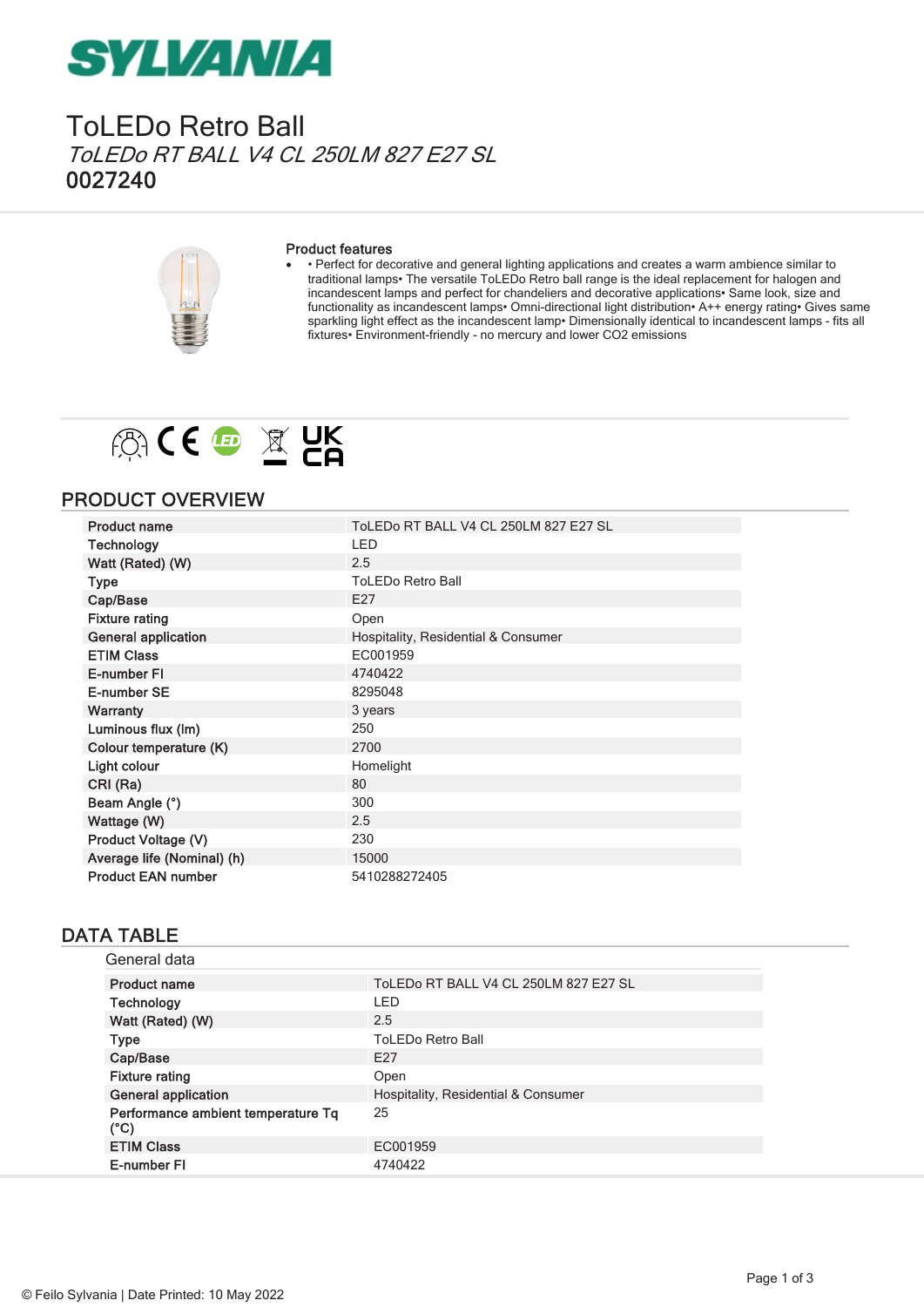# **SYLVANIA**

### ToLEDo Retro Ball ToLEDo RT BALL V4 CL 250LM 827 E27 SL 0027240

| E-number SE                              | 8295048        |
|------------------------------------------|----------------|
| <b>Warranty</b>                          | 3 years        |
|                                          |                |
| Optical data                             |                |
| Luminous flux (Im)                       | 250            |
| Luminous flux (Rated) (Im)               | 250            |
| Colour temperature (K)                   | 2700           |
| Light colour                             | Homelight      |
| CRI (Ra)                                 | 80             |
| Beam Angle (°)                           | 300            |
| Lumen maintenance at end of nominal      | 70             |
| life $(\%)$                              |                |
|                                          |                |
| Electrical data                          |                |
| Wattage (W)                              | 2.5            |
| Equivalent watt (W)                      | 25             |
| Starting time (max) (s)                  | 0.5            |
| Warm-up time to 60% of full light (max)  | 1              |
| (s)<br>Product Voltage (V)               | 230            |
| Lamp power factor                        | 0.5            |
| No. Of switching cycles before premature | >50000         |
| failures                                 |                |
| Inrush Current (A)                       | 1.2            |
| <b>Nominal Frequency (Hz)</b>            | 50/60Hz        |
| Max. Luminaires per 10A C Breaker        | 83             |
| Max. Luminaires per 16A C Breaker        | 133            |
| Max. Luminaires per 20A C Breaker        | 167            |
|                                          |                |
| Lifetime data                            |                |
| Average life (Nominal) (h)               | 15000          |
| Average life (Rated) (h)                 | 15000          |
|                                          |                |
| Physical data                            |                |
| <b>Nominal Product Length (mm)</b>       | 78             |
| <b>Nominal Product Diameter (mm)</b>     | 45             |
| Weight (kg)                              | 0.019          |
|                                          |                |
| Packaging                                |                |
| Single packaging type                    | Carton         |
| <b>Product EAN number</b>                | 5410288272405  |
| Packaging single length / height (cm)    | 9.8            |
| Packaging single width (cm)              | 4.8            |
| Packaging single depth (cm)              | 4.8            |
| DUN14 (inner)                            | 25410288272409 |
| Units per inner package                  | 6              |
| Packaging inner length / height (cm)     | 15.3           |
| Packaging inner width (cm)               | 11.1           |
| Packaging inner depth (cm)               | 10.6           |
| DUN14 (outer)                            | 15410288272402 |